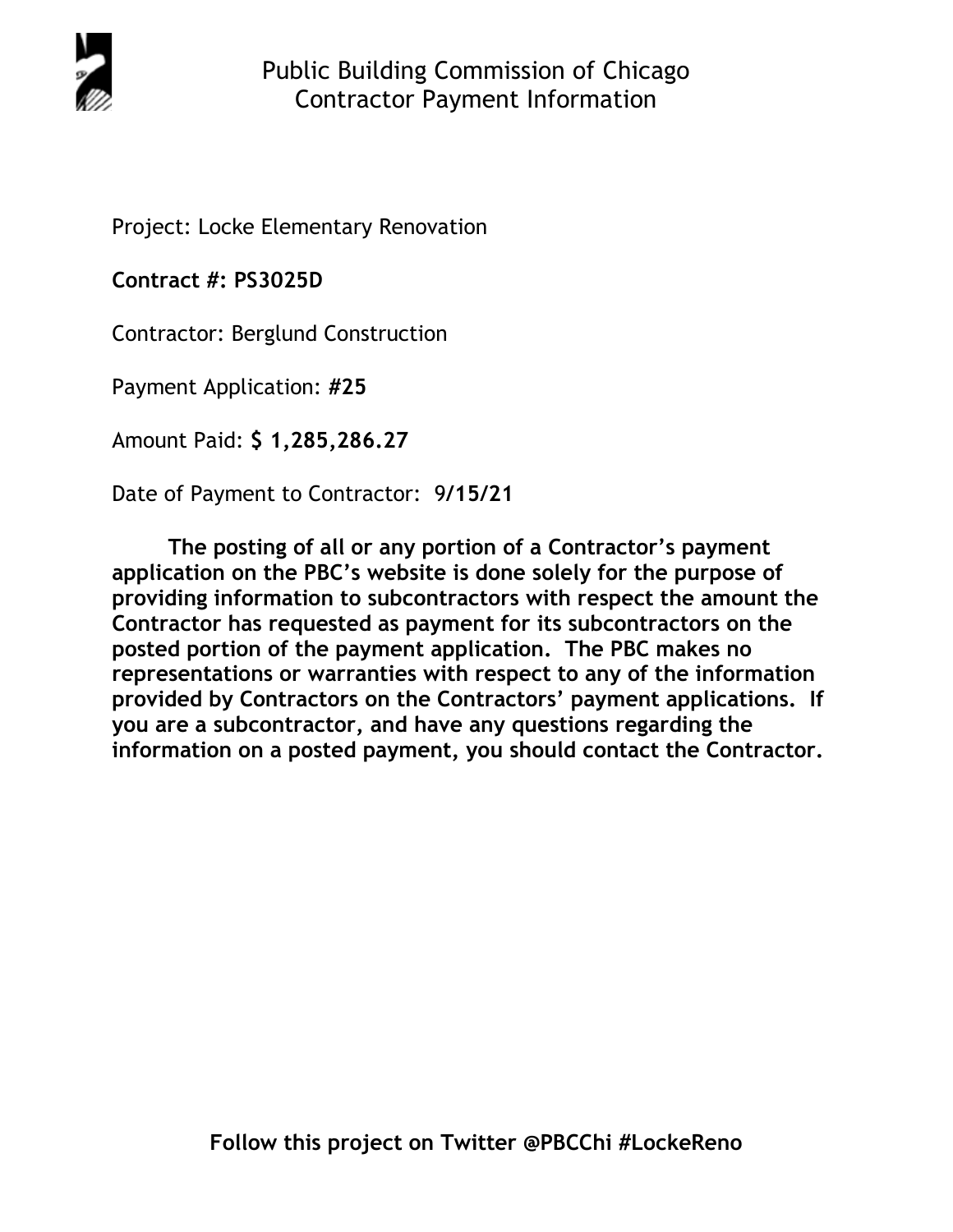### PUBLIC BUILDING COMMISSION OF CHICAGO **EXHIBIT S** CERTIFICATE OF ARCHITECT - ENGINEER

Ų.

 $\chi_1$  is a constant for the state  $\chi_1$  ,  $\chi_2$  ,  $\chi_3$  ,  $\chi_4$  ,  $\chi_5$  , and

| DATE:                | 8/27/2021 |                                        |    |           |  |  |  |
|----------------------|-----------|----------------------------------------|----|-----------|--|--|--|
| <b>PROJECT:</b>      |           | <b>CPS Locke Elementary Renovation</b> |    |           |  |  |  |
| Pay Application No.: |           | 25                                     |    |           |  |  |  |
| For the Period:      |           | 8/1/2021                               | to | 8/31/2021 |  |  |  |
| Contract No.:        |           | <b>PS3025D</b>                         |    |           |  |  |  |

In accordance with Resolution No. \_\_\_\_\_\_, adopted by the Public Building Commission of Chicago on\_\_\_\_\_\_\_\_\_\_relating to the \$\_\_\_\_\_\_\_\_\_\_\_\_\_\_\_\_\_Revenue Bonds issued by the Public Building Commission of Chicago for the financing of this project (and all terms used herein shall have the same meaning as in said Resolution), I hereby certify to the Commission and to its Trustee, that:

- 1. Obligations in the amounts stated herein have been incurred by the Commission and that each item thereof is a proper charge against the Construction Account and has not been paid; and
- 2. No amount hereby approved for payment upon any contract will, when added to all amounts previously paid upon such contract, exceed 90% of current estimates approved by the Architect - Engineer until the aggregate amount of payments withheld equals 5% of the Contract Price (said retained funds being payable as set forth in said Resolution).

| THE CONTRACTOR:                                                                                                                                                | <b>Berglund Construction</b><br>111 E. Wacker Drive, Suite 2450, Chicago, IL 60601 |                                                                     |               |
|----------------------------------------------------------------------------------------------------------------------------------------------------------------|------------------------------------------------------------------------------------|---------------------------------------------------------------------|---------------|
| <b>General Construction Services</b><br><b>FOR:</b>                                                                                                            | A.                                                                                 | $\sim 10^{-1}$                                                      |               |
| Is now entitled to the sum of:                                                                                                                                 | s                                                                                  |                                                                     |               |
| <b>ORIGINAL CONTRACTOR PRICE</b>                                                                                                                               | \$24,160,000.00                                                                    |                                                                     |               |
| <b>ADDITIONS</b>                                                                                                                                               | \$0.00                                                                             |                                                                     |               |
| <b>DEDUCTIONS</b>                                                                                                                                              | \$0.00                                                                             |                                                                     |               |
| <b>INET ADDITION OR DEDUCTION</b>                                                                                                                              | \$0.00                                                                             |                                                                     |               |
| <b>ADJUSTED CONTRACT PRICE</b>                                                                                                                                 | \$24,160,000.00                                                                    |                                                                     |               |
|                                                                                                                                                                |                                                                                    |                                                                     |               |
| <b>TOTAL AMOUNT EARNED</b>                                                                                                                                     |                                                                                    | \$                                                                  | 22,381,100.95 |
| <b>TOTAL RETENTION</b>                                                                                                                                         |                                                                                    | S.                                                                  | 357,399.38    |
| a) Reserve Withheld @ 1% of Total Amount Earned,<br>but Not to Exceed 1% of Contract Price<br>b) Liens and Other Withholding<br>c) Liquidated Damages Withheld |                                                                                    | 357,399.38<br>\$<br>$\overline{\mathbf{s}}$<br>\$<br>$\blacksquare$ |               |
| TOTAL PAID TO DATE (Include this Payment)                                                                                                                      |                                                                                    |                                                                     | 22,023,701.57 |
| <b>LESS: AMOUNT PREVIOUSLY PAID</b>                                                                                                                            |                                                                                    | £.                                                                  | 20,738,415.30 |
|                                                                                                                                                                |                                                                                    |                                                                     | 1,285,286.27  |

Architect Engineer:

signature, date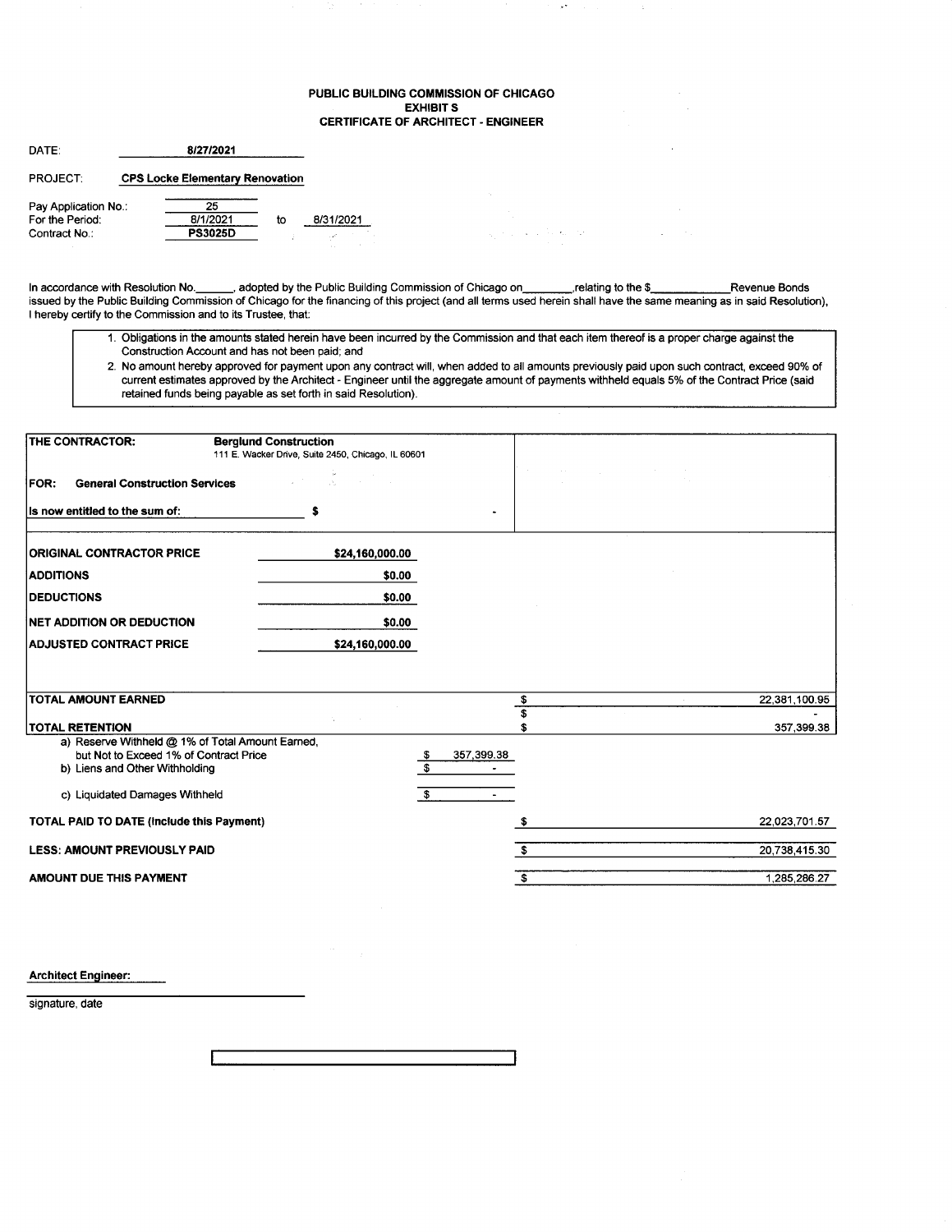PUBLIC BUILDING COMMISSION OF CHICAGO

EXHIBIT A - PART 1

|         |                                                                                                                                                                                                                                                                                                                                                                                                                                                                                                                                                                                                                                                                                                                                                                                       | CONTRACTOR'S SWORN STATEMENT AND AFFIDAVIT FOR PARTIAL PAYMENT (page 1 of 2)                                                       |                             |                                   |
|---------|---------------------------------------------------------------------------------------------------------------------------------------------------------------------------------------------------------------------------------------------------------------------------------------------------------------------------------------------------------------------------------------------------------------------------------------------------------------------------------------------------------------------------------------------------------------------------------------------------------------------------------------------------------------------------------------------------------------------------------------------------------------------------------------|------------------------------------------------------------------------------------------------------------------------------------|-----------------------------|-----------------------------------|
| Project | CPS Locke Elementary Revovation                                                                                                                                                                                                                                                                                                                                                                                                                                                                                                                                                                                                                                                                                                                                                       |                                                                                                                                    |                             | CONTRACTOR Berglund Construction  |
|         | PBC Project #05345                                                                                                                                                                                                                                                                                                                                                                                                                                                                                                                                                                                                                                                                                                                                                                    |                                                                                                                                    |                             |                                   |
|         | Job Location 2828 North Oak Avenue, Chicago, IL 60634                                                                                                                                                                                                                                                                                                                                                                                                                                                                                                                                                                                                                                                                                                                                 |                                                                                                                                    |                             |                                   |
|         | Owner Public Building Commission Of Chicago                                                                                                                                                                                                                                                                                                                                                                                                                                                                                                                                                                                                                                                                                                                                           |                                                                                                                                    | APPLICATION FOR PAYMENT #25 |                                   |
|         | STATE OF ILLINOIS }<br><b>SS</b><br>COUNTY OF COOK                                                                                                                                                                                                                                                                                                                                                                                                                                                                                                                                                                                                                                                                                                                                    |                                                                                                                                    |                             |                                   |
|         | The affiant, being first duly sworn on oath, deposes and says that hershe is Fred Berglund - President; of Berglund Construction, an Illinois corporation, and duly authorized to make this Affidavit in behalf of said corpor<br>that said corporation is the Contractor with the PUBLIC BUILDING COMMISSION OF CHICAGO, Owner, under Contract No. PS3025D dated the 10th day of September, 2019, for the following project:                                                                                                                                                                                                                                                                                                                                                         |                                                                                                                                    |                             |                                   |
|         |                                                                                                                                                                                                                                                                                                                                                                                                                                                                                                                                                                                                                                                                                                                                                                                       | <b>CPS Locke Elementary Renovation</b><br>that the following statements are made for the purpose of procuring a partial payment of | 1,285,286.27                | under the terms of said Contract: |
|         | That the work for which payment is requested has been completed, free and clear of any and all claims, liens, charges, and expenses of any kind or nature whatsoever, and in full compliance with the contract documents and t<br>purposes of said contract, the following persons have been contracted with, and have furnished or prepared materials, equipment, supplies, and services for, and having done labor on said improvement. That the respective am<br>money due and to become due to each of them respectively. That this statement is a full, true, and complete statement of all such persons and of the full amount now due and the amount heretofore paid to each of them for su<br>furnished or prepared by each of them to or on account of said work, as stated: |                                                                                                                                    |                             |                                   |
|         |                                                                                                                                                                                                                                                                                                                                                                                                                                                                                                                                                                                                                                                                                                                                                                                       |                                                                                                                                    |                             |                                   |

# CONSTRUCTION (pre con; trades; gel req)

| <b>IPRECONSTRUCTION SERVICES</b> |                                                                                    |                                               |                                          |                   |                                    |                                 |          | --------Work Completed-------- |         |               |           |                                       |      |                   |
|----------------------------------|------------------------------------------------------------------------------------|-----------------------------------------------|------------------------------------------|-------------------|------------------------------------|---------------------------------|----------|--------------------------------|---------|---------------|-----------|---------------------------------------|------|-------------------|
| TTEM#<br>(same on<br>SOV)        | Subcontractor Name & Address                                                       | Type of Work                                  | Original contract<br>amount: initial GMP | PBC Change Orders | Geni Contr<br><b>Change Orders</b> | <b>Adjusted Contract</b><br>Amt | Complete | Previous                       | Current | Total to date | retainage | net previous billing   net amount due |      | remaining to bill |
| 00500                            | <b>Berglund Construction</b><br>111 E. Wacker Dr., Suite 2450<br>Chicago, IL 60601 | Preconstruction Services                      | 143,000.00                               | 0.00              | 0.00                               | 143,000.00                      | 100%     | 143.000.00                     | 0.00    | 143,000.00    | 0.00      | 143.000.00                            | 0.00 | 0.00              |
| 00510                            | Valor Technologies<br>3 Northpoint Court<br>Bolingbrook, IL 60440                  | Abatement Spring Break Work Exploratory       | 11.885.00                                | 0.00              | 0.00                               | 11.885.00                       | 100%     | 11,885.00                      | 0.00    | 1.885.00      | 0.00      | 11.885.00                             | 0.00 | 0.00              |
| 00511                            | Brandenburger Plumbing<br>3245 W 111th St.<br>Chicago, IL 60655                    | Televise Roof Drains Pre-con                  | 6,750.00                                 | 0.00              | 0.00                               | 6,750.00                        | 100%     | 6,750.00                       | 0.00    | 6,750.00      | 0.00      | 6.750.00                              | 0.00 | 0.00              |
| 100530                           | <b>Berglund Construction</b><br>111 E. Wacker Dr., Suite 2450<br>Chicago, IL 60601 | Spring Break & Spandrel Beam Exploratory Work | 38.414.00                                | 0.00              | 0.00                               | 38.414.00                       | 100%     | 38.414.00                      | 0.00    | 38.414.00     | 0.00      | 38.414.00                             | 0.00 | 0.00              |
|                                  |                                                                                    | <b>Subtotal Preconstruction Services</b>      | 200.049.00                               | 0.00              | 0.00                               | 200.049.00                      | 100%     | 200.049.00                     | 0.00    | 200.049.00    | 0.00      | 200.049.00                            | 0.00 | 0.00              |

# **COST OF WORK**

|                            | <b>ITRADE CONTRACTOR COSTS</b>                                                  |                             |                                          |                   |                             |                                 |            |            |         |               |           |                      |                |                   |
|----------------------------|---------------------------------------------------------------------------------|-----------------------------|------------------------------------------|-------------------|-----------------------------|---------------------------------|------------|------------|---------|---------------|-----------|----------------------|----------------|-------------------|
| ITEM #<br>(same on<br>SOV) | Subcontractor Name & Address                                                    | Type of Work                | Original contract<br>amount: Initial GMP | PBC Change Orders | Geni Contr<br>Change Orders | <b>Adjusted Contract</b><br>Amt | 6 Complete | Previous   | Current | Total to date | retainage | net previous billing | net amount due | remaining to bill |
| 00000                      | Gail White Interiors<br>4430 Butterfield Road<br>Hillside, IL 60162             | <b>Window Treatments</b>    | 0.00                                     | 112,063.00        | 8.896.82                    | 120 959 82                      | 100%       | 120,959.82 | 0.00    | 120,959.82    | 1,209.60  | 108,863.84           | 10,886.38      | 1,209.60          |
| 01168                      | <b>BCC</b>                                                                      | Site Work                   | 0.00                                     | 94,040.63         | 26,616.11                   | 120,656.74                      | 100%       | 120,656.74 | 0.00    | 120.656.74    | 1,206.57  | 114.623.89           | 4.826.28       | 1.206.57          |
| 01215                      | <b>Berglund Construction</b><br>8410 S. South Chicago Ave.<br>Chicago, IL 60617 | <b>Expedited Schedule C</b> | 0.00                                     | 733,022.00        | 0.00                        | 733.022.00                      | 99%        | 726,194.40 | 0.00    | 726,194.40    | 7.261.97  | 689.884.67           | 29,047.76      | 14.089.57         |
| 01535                      | Bofo Waterproofing Systems<br>5521 W. 110th St. Unit #9<br>Oak Lawn, IL 60453   | Waterproofing               | 0.00                                     | 31.250.00         | 1,209.19                    | 32,459.19                       | 100%       | 32.459.19  | 0.00    | 32.459.19     | 324.59    | 29,213.27            | 2.921.33       | 324.59            |
| 01575                      | Unity Fencing<br>2532 W. Warren Blvd.<br>Chicago, IL 60612                      | Temporary Fence             | 11.109.00                                | 17.320.13         | 0.00                        | 28.429.13                       | 100%       | 28.429.13  | 0.00    | 28.429.13     | 284.29    | 27,007.67            | 137.17         | 284.29            |
| 01700                      | Awarded to Ornelas                                                              | Remove/Reinstall Windows    | 36,234.00                                | 0.00              | $-36,234.00$                | 0.00                            | #DIV/0!    | 0.00       | 0.00    | 0.00          | 0.00      | 0.00                 | 0.00           | 0.00              |

 $\sim$